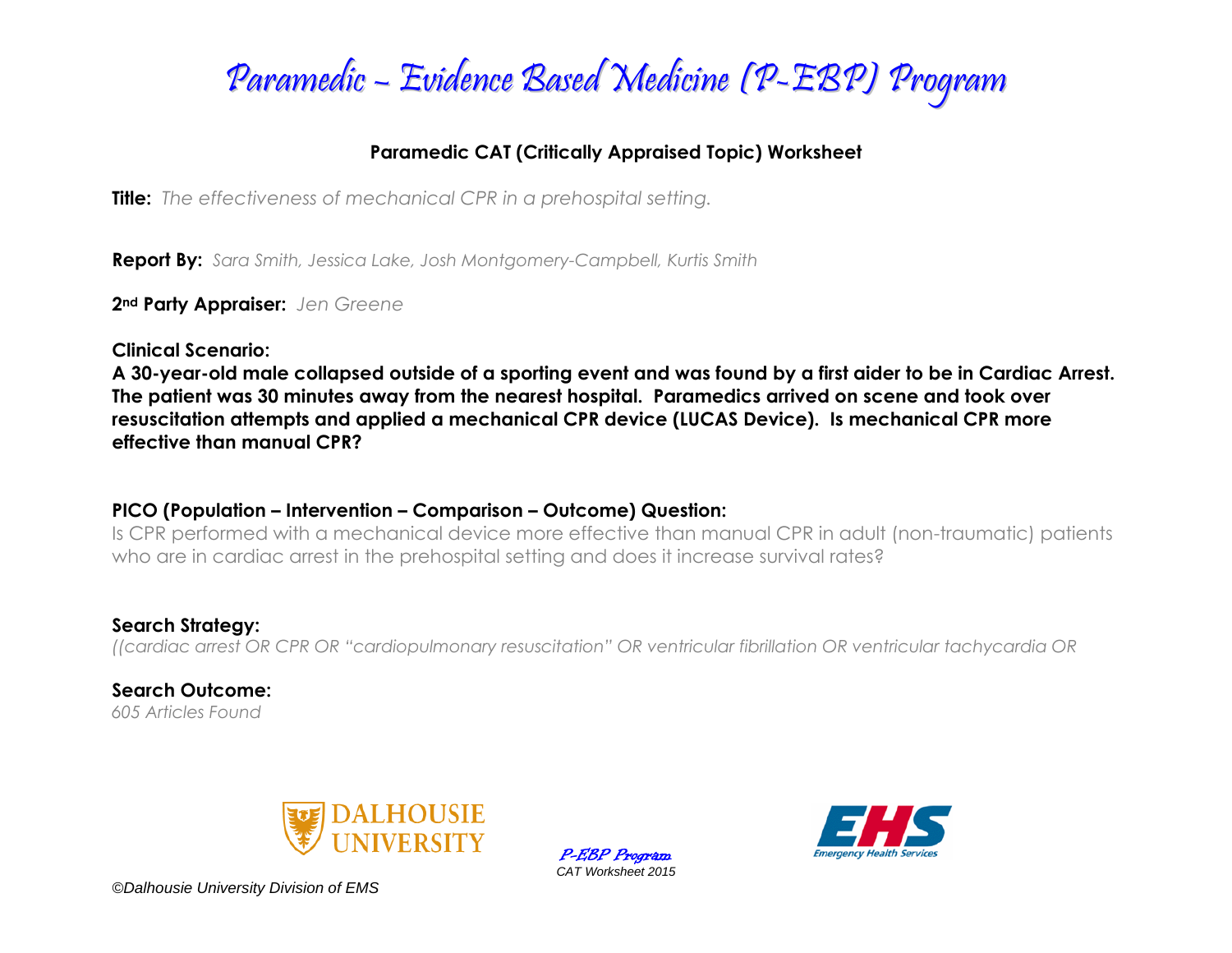# Paramedic – Evidence Based Medicine (P-EBP) Program

#### **Relevant Papers:**

| AUTHOR, DATE | POPULATION:<br>SAMPLE<br><b>CHARACTERISTICS</b>      | DESIGN (LOE)         | <b>OUTCOMES</b>                                                                                                                               | RESULTS                                                                                                                                                                                                                                                                                                                                                                                  | STRENGTHS/<br>WEAKNESSES                                                                                   |
|--------------|------------------------------------------------------|----------------------|-----------------------------------------------------------------------------------------------------------------------------------------------|------------------------------------------------------------------------------------------------------------------------------------------------------------------------------------------------------------------------------------------------------------------------------------------------------------------------------------------------------------------------------------------|------------------------------------------------------------------------------------------------------------|
| Chiang, 2022 | 38,829, Adult out<br>of hospitial cardiac<br>arrests | Systematic<br>Review | I. Survival to hospital<br>admissions<br>2. Survival to hospital discharge<br>3. Survival to discharge with<br>favorable neurological outcome | 1. Statistically significant; OR=1.23<br>[1.04-1.47] with CI of 95%; p=0.02<br>2. Not statistically significant; OR=0.87<br>[0.71.1.06] with CI of 95%; p=0.17<br>3. Not statistically significant; OR=0.82<br>[0.64-1.07] with CI of 95%; p=0.14                                                                                                                                        | - No Biases<br>– Meta analysis<br>- Proper search protocols<br>- Heterogeneity                             |
| Liu, 2019    | 28,844, Adult out<br>of hospital cardiac<br>arrests  | Systematic<br>Review | I. ROSC<br>2. Survival to hospital<br>admissions<br>3. Survival to hospital discharge<br>4. Survival to 30 days                               | 1. Not statistically significant; OR=1 [0.89-1.13]<br>with CI of 95%; p=0.98<br>2. Not statistically significant; OR=0.86 [0.65-1.15]<br>with CI of 95%; p=0.32<br>3. Not statistically significant; OR=0.92 [0,73-1.17]<br>with CI of 95%; p=0.50<br>4. Same as #3                                                                                                                      | - Meta Analyses<br>- Randomization<br>- Various locals, wide range<br>- Heterogeneity<br>- No blind method |
| Zhu, 2019    | 104,715 Adult out of<br>hospital cardiac<br>arrests  | Meta Analysis        | 1. ROSC<br>2. Survival to hospital<br>admission<br>3. Survival to hospital<br>discharge                                                       | 1, Not statistically significant; [RCT: OR = 1,12,<br>95%, CI (0.90, 1.39), P = 0.31; CH: OR = 1.08,<br>95% CI (0.85, 1.36), P = 0.54].<br>2. Not statistically significant; [RCT: OR = 0.95,<br>95% CI (0.75, 1.20), P = 0.64; CH; OR = 0.98<br>95% CI (0.79, 1.20), P = 0.82].<br>3. Not statistically significant; RCT: OR = 0,88,<br>95% GI (0.64, 1.20), P = 0.41; cohort study: OR | - Meta analysis<br>- Large data pool<br>- Heterogeneity<br>- Requirements for blind test not met           |

0.68, 95% CI (0.34, 1.37), P = 0.28]

#### **Comments:**

*These studies do not include the logistical benefits of utilizing mechanical CPR devices such as freeing up hands*  for paramedics to do other things or single/small team responder. Also, these studies do not indicate transport *time.*

#### **Consider:**

*Due to time delay in applying a mechanical CPR device, manual CPR must be performed first and only applied if time provides, as these studies have not shown improved results.*

#### **Clinical Bottom Line:**

*At this time, there is no statistical evidence that mechanical CPR devices improve patient outcomes. However, there is no evidence that it is detrimental, and the use of a mechanical CPR device could have situational benefits.*



P-EBP Program *CAT Worksheet 2015*



*©Dalhousie University Division of EMS*